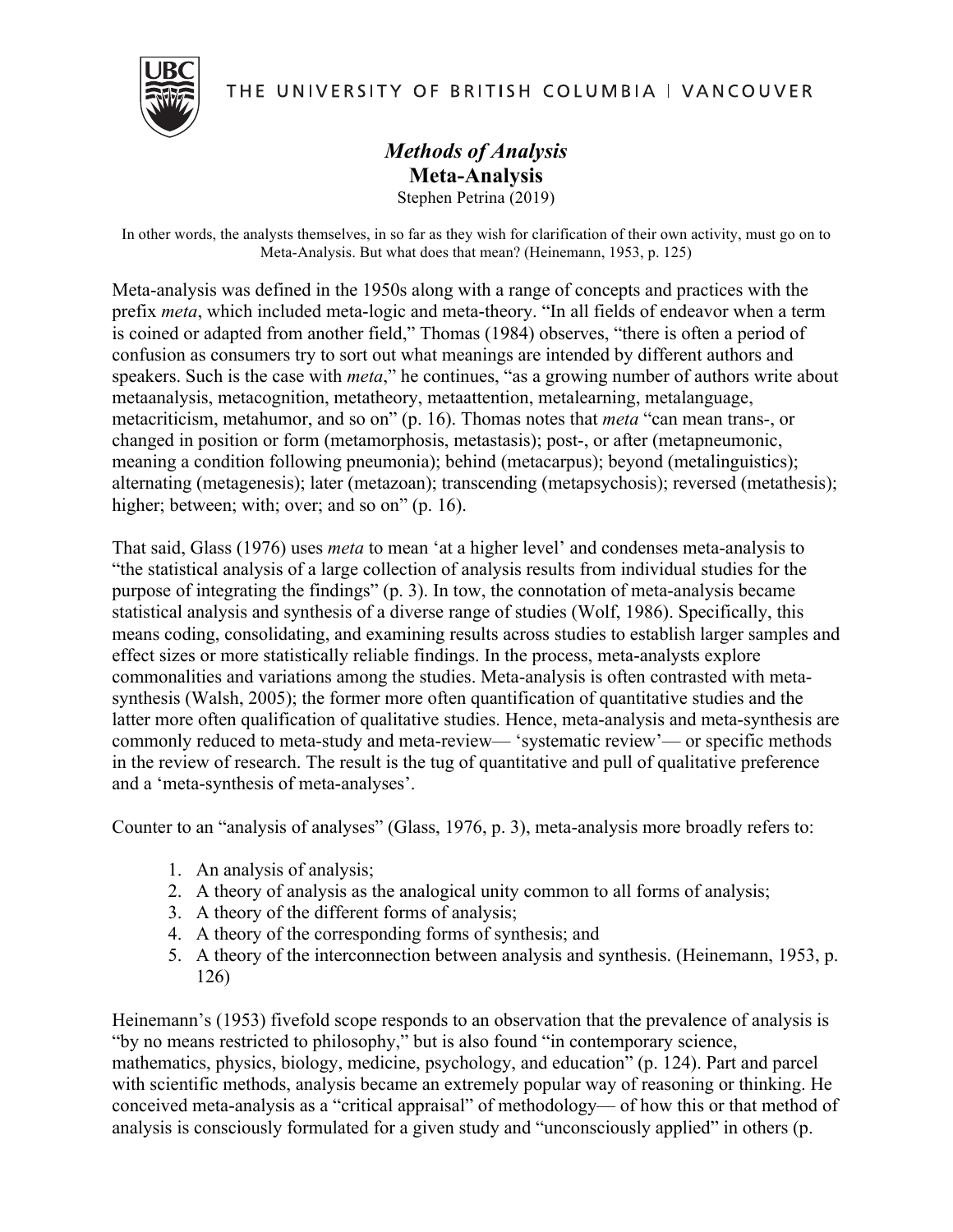127). A bit misguided, he also anticipated that "meta-analysis has the specific function of inaugurating the post-analytic era" (p. 130).

Despite claims, neither philosophy nor any other discipline is post-analytic (O'Connor, 1993). Nor is any post-synthetic. In a sense, the opposite is true: methods of analysis have proliferated and predominate research practices across the humanities and sciences alike. Since peaking in the 1960s, logical analysis no longer predominates philosophy but the adoption of a balance of methods of analysis rapidly increased since that time. Adoptions of meta-analysis diffused with incomparable speed since the 1970s. Since 2005 and Google's introduction of its research tools, statistics or stats have become interchangeable with analytics. Nowadays, researchers are more analytic than ever.

In history, much like most other disciplines, analysis is valued over synthesis. Since the 1920s, historical synthesis has paled next to historical analysis. Advocates of synthesis concede that "historians have specialized in limited periods or limited areas [i.e., case studies] in order that they might better employ their historical techniques of analysis and dissection" (Loucks, 1943, p. 148). "But while analysis is a necessary prerequisite," they qualify, "it is not a substitute for synthesis" (p. 148). Historians are necessarily cautious as many associate synthesis with generalization if not dreaded sweeping generalizations. The practice is to defer synthesis until 'more facts are found' or 'more evidence is generated' and this tends to be a long time.

Those who value synthesis over analysis or attempt to balance or temper the two have been unsuccessful in contradicting trends. For instance, it has been argued that "synthesis is much more interesting than analysis" (Noyes, 1940, p. 503) and "training in synthesis is much more difficult than training in analysis" (Lawrence, 1964, p. 129). What is gained by arguing this to explain the extreme prevalence of methods of analysis over methods of synthesis? One could just as well make a case that this prevalence is an artefact of the narrowing of meta-analysis to "analysis of analyses."

If the "analysis of analysis" is fundamental, then it's tempting to personalize it by arguing that every analyst ought to be meta-analytic in a way that every cognition or thought ought to be meta-cognitive. This entails heightened sensitivity toward forms and methods of analysis as well as synthesis. Is the gist of this resolution merely that each thinker ought to think more reflectively while each researcher ought to research more reflexively? Perhaps, but what seems necessary for methods of analysis are the internal second opinion *and* second opinion of the meta-analyst.

These trends and questions suggest the necessity of a much more expansive methodology of meta-analysis than "analysis of analyses." Unsuccessful in transforming metaphysics into metapsychology, Freud (1937) eventually concludes: "Without metapsychological speculation and theorizing— I had almost said 'phantasying'— we shall not get another step forward" (p. 225). His use of *meta* refers at times to *behind* ("behind consciousness") and *above*, as in "speculation and theorizing." The point is that as analysis reaches its limits, therein metaanalysis is necessary. For example, if analysis is the "process of breaking down the data into their constituent elements, which thereby become new data," then meta-analysis works behind or above any limitations on the types (e.g., empirical, metaphysical, metadata, etc.) of "new data" compounded.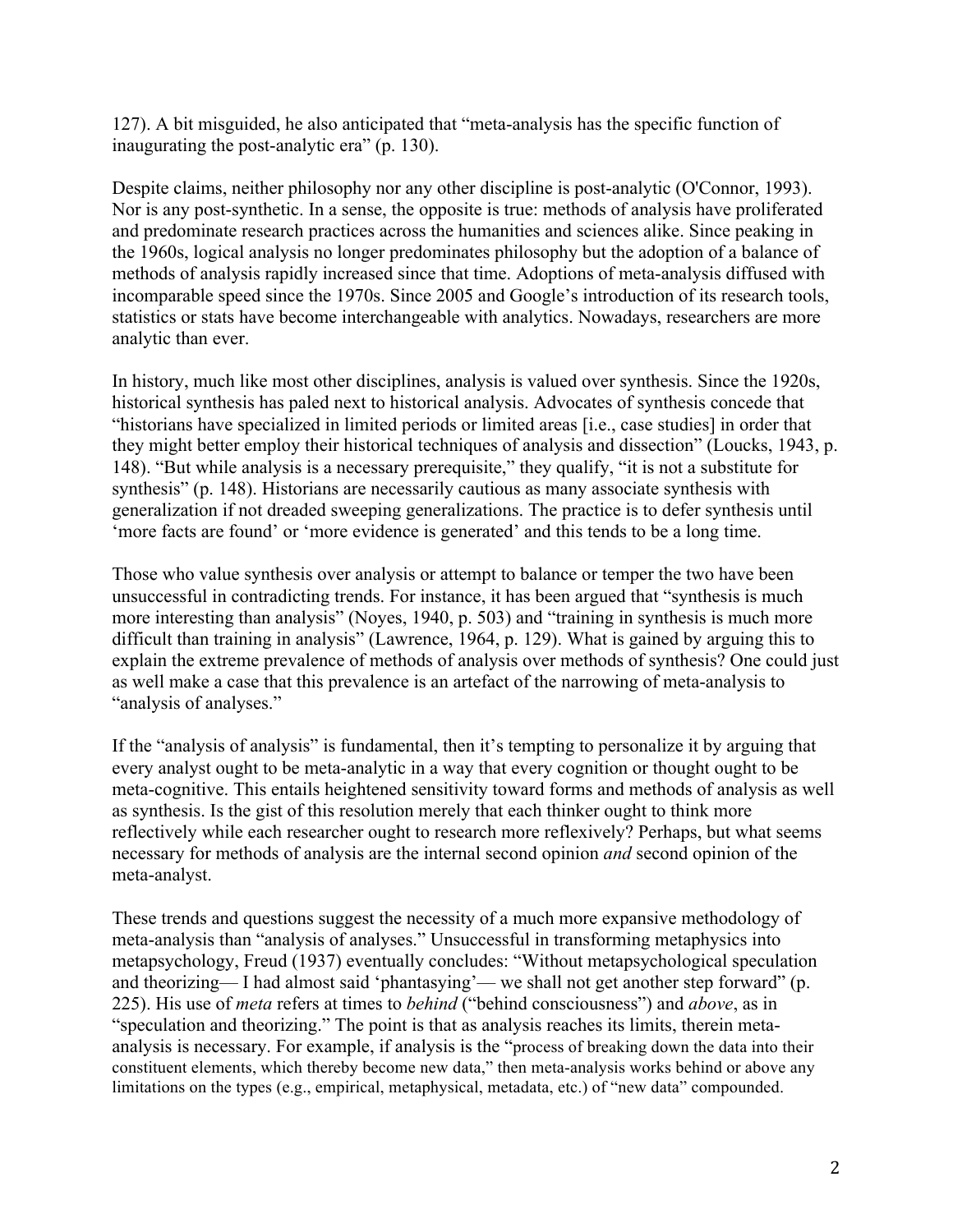- 1. What is *Meta*? What is Analysis?
	- a. Thomas (1984, p. 16): During the first century B.C., Andronicus of Rhodes put in order Aristotle's essays on natural sciences, political theory, psychology, physics, theology, and other subjects. In planning a sequence for the books, Andronicus placed Aristotle's writings about "being" and "God" after the books on physics. He signified his placement of these topics by labeling the volume with the Greek word for *after* (*meta*) and the word for *physics* (*phusica*), to produce after physics (*meta ta phusika*).... As a consequence, authors periodically created new terms to convey a variety of *supra* meanings, such as metagnostics (transcending ordinary knowledge), metaphenomenal (existing beyond consciousness), metamathematical (beyond the scope of traditional mathematics), and metaempiricism (the science of pure reason). Although the fields of biology, chemistry, and geology today do contain terms that reflect the original definition of *meta* [*µετά*] as *after* or *behind*, the recent *meta* creations in education and cognate disciplines are not offspring of that original meaning. Instead, they seem in some fashion born of the deviant lineage that Andronicus unwittingly set off. Thus, as readers seek to understand new *meta* terms, they find no help in learning that the Greek *meta* meant *after* and *change*.
	- b. Eastwood (1919, p. 416): In order to get the full truth about anything we must regard it in relation to the whole of everything. "Isolate a thing from its relations," said Dr. Edward Caird, "and try to assert it by itself, you find it has negated itself as well as its relations." The thing in itself is nothing.... [Analysis] then, is not an effort to resolve a thing into separate parts, each of which are relatively simple, but an attempt to see the thing in all its intrinsic relations to the whole of which it forms a part.
	- c. Noyes (1940, p. 501): Analysis is the process of breaking down the data into their constituent elements, which thereby become new data. The individual datum at one level becomes analyzed into a compound of unlike data at the next lower level. Thus the individual is found to be non-homogeneous. It is therefore no longer an individual. It becomes a crowd…. analysis is also classification— the breaking down of the whole into classes or parts.
	- d. (p. 502): If, then, analysis includes both putting likes together and separating unlikes— that is, classification— what is synthesis? If the dividing of unlikes has as its necessary obverse the grouping of likes, why use two terms for what are merely the two aspects of a single process? Evidently that is not the distinction which the names analysis and synthesis are intended to convey. We have said that analysis is the breaking down of data. By that we suggest that analysis is a matter of direction. It is starting with wholes and breaking them down into parts which are heterogeneous in some respect among themselves and homogeneous in that respect within themselves. It is classification of the broader into the narrower. In the hierarchy of classifications it works from the higher to the lower. So examined, synthesis turns out to be merely classification in the opposite direction-from the narrower to the broader, from the hierarchically lower to the higher, the combining of hitherto isolated parts into new wholes.' If analysis is dividing one into one third and two thirds, which are unlikes, synthesis is "putting two and two [likes] together."
	- e. Leavis (1948, p. 70): Analysis is not a dissection of something that is already and passively there. What we call analysis is, of course, a constructive or creative process.... It is a recreation in which, by a considering attentiveness, we ensure a more than ordinary faithfulness and completeness.
	- f.
- 2. What is Meta-Analysis?
	- a. Heinemann (1953, p. 124): The Logical Positivists analyse as Formalists the artificial language of science, whereas the followers of Wittgenstein, the Common Usage School, dissect ordinary language. All of them agree that analysis is the chief business of the philosopher. They tend to replace philosophy by analysis and to say with Carnap: "We pursue logical analysis, but no philosophy". This attitude is by no means restricted to philosophy, but is a true expression of the positivistic temper prevailing in contemporary science,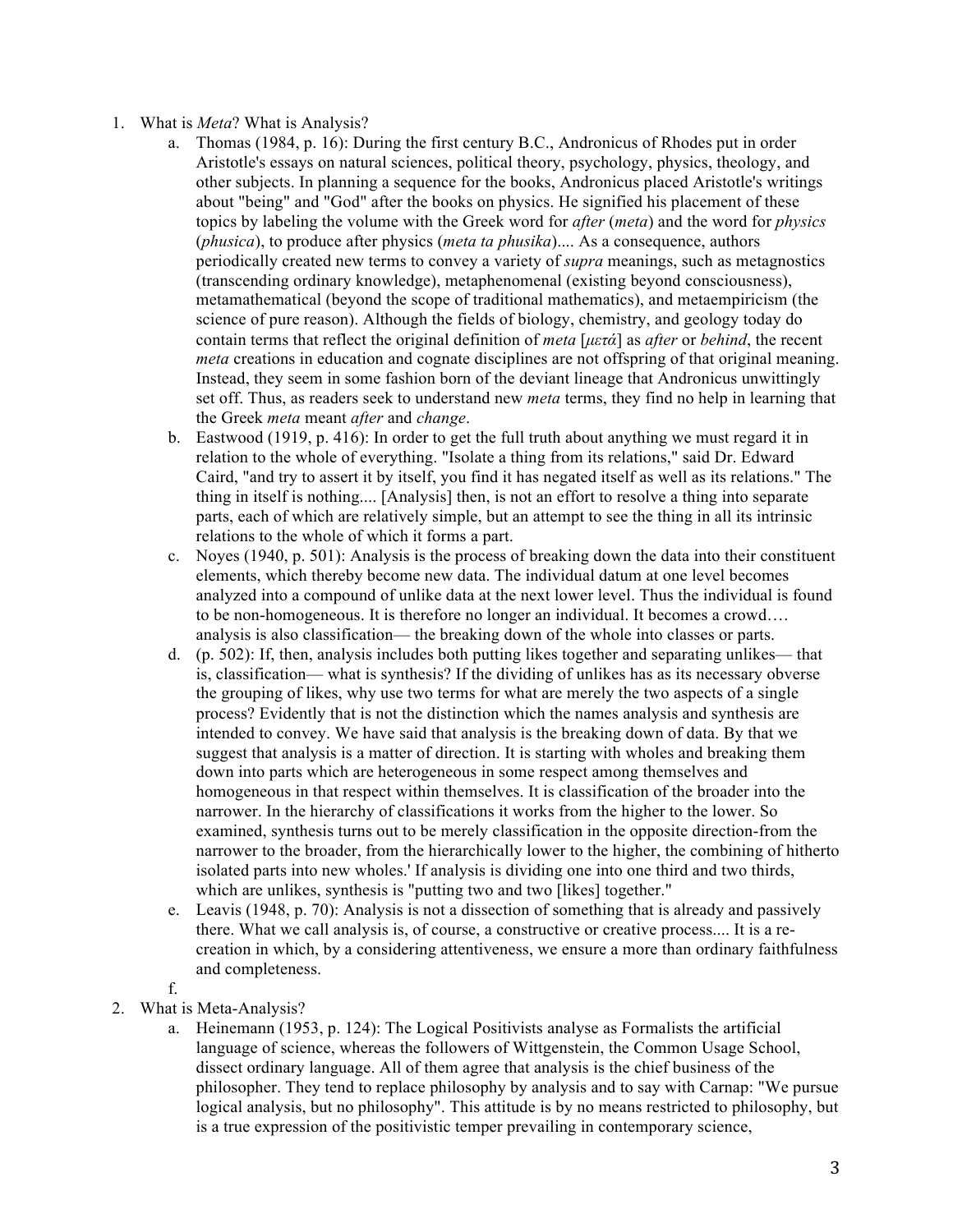mathematics, physics, biology, medicine, psychology, and education. In all of them the analytic approach predominates. "Analyse, analyse!" is their categorical imperative. Break up the whole into parts, until nothing but parts, which cannot be further analysed, are left! Thus a dangerous situation arises. This dissection threatens to eliminate philosophical problems, to abolish philosophy, to stifle imagination and creative activity, to destroy the sense of the whole and the search for meaning and to drain the vitality of civilisation. This represents a challenge to 'which we have to respond. It demands of us a reconsideration of the function and limitations of analysis. It is imperative that we should liberate ourselves from its crushing influence. But how?

- i. Should we go to the other extreme and formulate the antithesis to Carnap's thesis by saying: "We pursue philosophy, but no logical analysis?" Quite a few philosophers, such as some Existentialists, have acted on this advice.
- b. Heinemann (1953, p. 126): Meta-Analysis is (A) the formal theory of analysis and synthesis; (B) the systematic statement of the formal rules which govern both of them, in general as well as in specific forms; (C) the elucidation of the different models on which their diverse forms are based; and (D) the study of the consequences which follow from the acceptance of these rules and models, including the question whether they are adequate to a specific case. I now add a few explanations to different points of this definition. (A) The formal theory of analysis and synthesis. It must be clear from the start that meta-analysis cannot be restricted to analysis. It has only too often been forgotten that analysis and synthesis are correlative, that analysis without synthesis remains empty, and that synthesis without analysis remains blind. They are complementary. The one is, however, not simply the reverse of the other. This has unfortunately often been assumed. Yet it is only the case in very specific circumstances, to wit, when the whole is no more than the sum of the parts, e.g. in the case of ideal objects, such as numbers, or of mechanical aggregates, such as heaps of bricks. As soon, however as an organic unity of life, soul, mind, or meaning is given, the whole is' more than its parts…. For this reason the formal theory of analysis and synthesis implies:
	- i. An analysis of analysis;
	- ii. A theory of analysis as the analogical unity common to all forms of analysis;
	- iii. A theory of the different forms of analysis;
	- iv. A theory of the corresponding forms of synthesis; and
	- v. A theory of the interconnection between analysis and synthesis.
- c. Heinemann (1953, p. 127): But, it could be objected, is then meta-analysis not merely a new name for methodology? By no means. Methodology consists in the formulation of rules and in an advice how to proceed in order to solve problems or to find true propositions; whereas meta-analysis consists in a critical appraisal of the very rules which are either formulated in this methodology or which are unconsciously applied in this specific method.
- d. Heinemann (1953, pp. 130-131): The analysis of the modem era was in the service of ratiocination, the result was an atrophy of imagination and reason. The new point in metaanalysis is that it puts analysis in the service of imagination and reason. It is based on both. Imagination, as the faculty of perceiving and constructing images or shapes, whether its objects are present (visualising), or past (memory) or future (imagination proper), is the prerogative of man. Machines may calculate, but they have no creative imagination. Imagination kindles analysis; it is necessary for seeing the problems, for choosing the most appropriate model, for anticipating the result, and for establishing connections with other fields of enquiry. Reason, on the other hand, guides analysis with the help of regulative ideas. Simple elements, atomic facts etc., are regulative ideas of reason, and not, as falsely assumed, the result of rational analysis. Absolute simplicity is outside our reach.
- e. Glass (1976, p. 3): My subject is data analysis at three levels. *Primary analysis* is the original analysis of data in a research study. It is what one typically imagines as the application of statistical methods. *Secondary analysis* is the re-analysis of data for the purpose of answering the original research question with better statistical techniques, or answering new questions